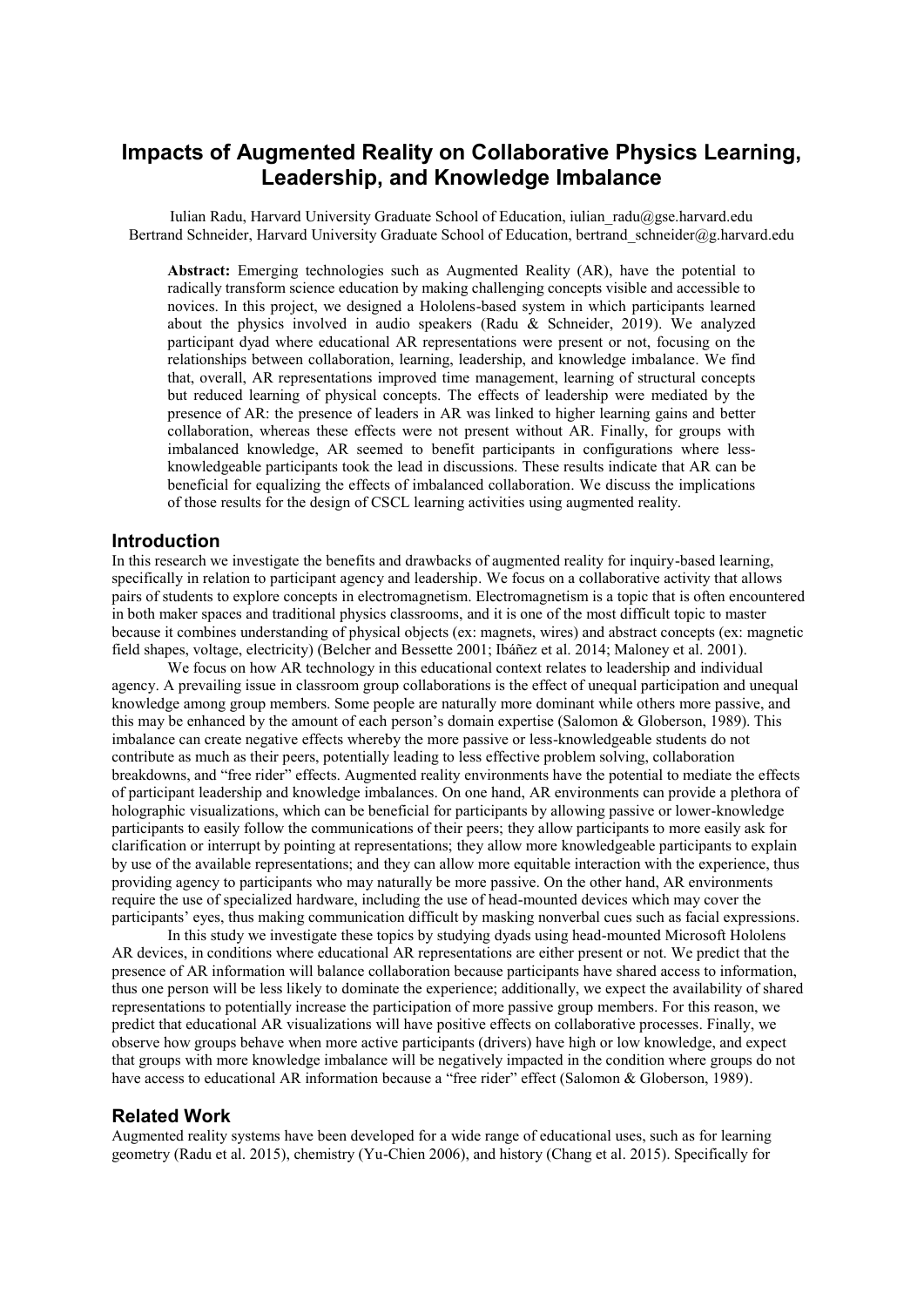physics education, systems have been built for visualizing electricity (Belcher and Bessette 2001) and magnetism (Maloney et al. 2001). Augmented reality systems can support student learning of spatial structures, improve performance on physical tasks, and have lasting effects on participant memory (for a comparative media review see Radu, 2014). While the effects of AR experiences on learning have been studied, there is relatively less research focused on understanding the impact of AR on the dynamics of co-located collaboration. Previous research projects have focused on designing AR infrastructures that support social interactions (Billinghurst, Clark, and Lee 2015), for example by allowing a remote expert to inhabit a physical space, allowing multiple users to annotate physical environments, and allowing users to have different views of the same environment. Research has also found that student groups using augmented reality can benefit from increased collaboration because they are more motivated to engage with the experience (Phon, Ali, & Halim, 2014) and because the experiences simulate real-world professional collaborations (Dunleavy & Dede, 2014). Furthermore, it has been argued that AR experiences can balance leadership behaviors of participants, since group members can have access to shared visualizations and one person is less likely to control the group resources (Morrison et al., 2009).

We contribute to this research agenda by specifically studying how collaboration aspects of leadership and knowledge imbalance are impacted by the presence of educational AR, presented as holograms on physical artifacts. A prevailing issue in group collaborations is the effect of unequal participation among group members. Unequal participation is caused by multiple factors including unequal knowledge relevant to the activity, unequal ability to control the activity, or unequal personal interest and initiative. In situations where team members do not (or cannot) contribute equally, this typically results in lower learning gains (Chen 2006). Previous research indicates that when a resource is limited among team members, this encourages one person to dominate the interaction and creates imbalanced participation (Church, Hazlewood & Rogers 2006). In such contexts, participants may simply follow along, leading to decreased learning gains and poor collaboration (Salomon and Globerson 1989). Shared interfaces such as tangible objects have the potential to balance participation as each user has access to the learning content (Church, Hazlewood & Rogers 2006), especially when such interfaces allow participants to have shared control and awareness of information available to the group (Yuill and Rogers 2012).

### **Augmented Reality System and Research Questions**

In this section, we describe how prior work informed the design of our system, the study we conducted, our research questions and the methodology we used to answer them.

We have designed a tangible model of a sound-producing speaker, augmented with interactive educational holograms visible to two users through the Microsoft Hololens augmented reality headset. This educational system mixes physical content (physical wires, magnets, sounds, magnetic forces, movement) and virtual content (visualizations of electricity, magnetic fields, force directions). The participants can interact with the system by playing music or constant electric current in different directions; modify amplification; switch between different electromagnet coils; and slide the vibrating membrane. They also can use a compass to measure magnetic fields manually. The system is shown in Figure 1.



Figure 1: View of the system without educational AR representations (left) with components labeled; view of the system with educational AR showing magnetic fields, electricity and related representations (right – all holograms and labels are shown as visible in AR)

In (Radu & Schneider, 2019), we have investigated how participants' learning is influenced by augmented reality representations at the individual level (results are summarized in Fig. 3). Participants were randomly assigned to four experimental conditions which comprised a nested design with two factors (primary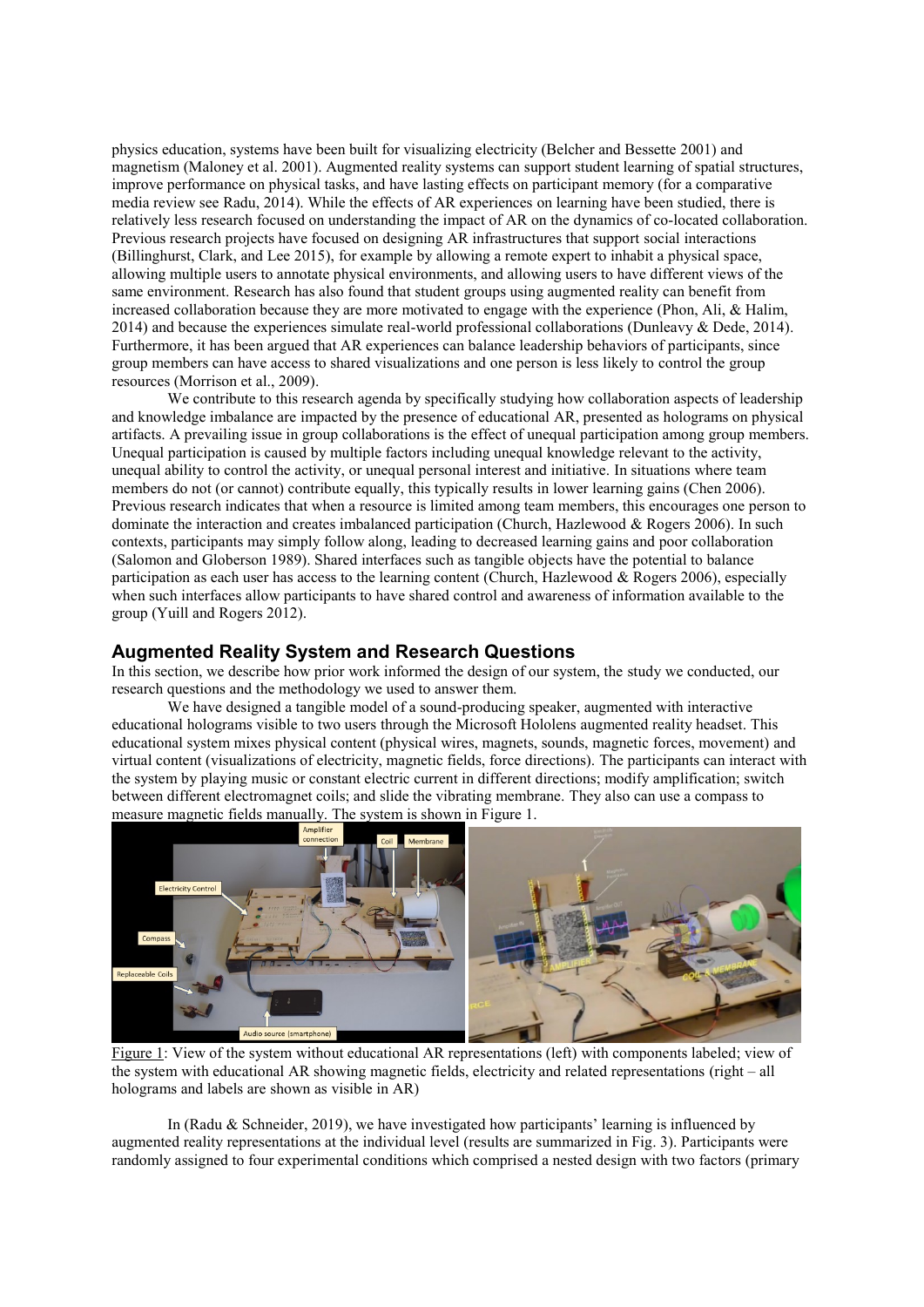factor: presence of AR educational representations, sub-factor: type of technology features). All conditions had access to the physical system and were able interact by changing electricity, generate sound, move the speaker membrane, change the speaker coils, and change amplification; furthermore, all conditions had access to a physical poster that explained electromagnetism concepts, had labels showing the function of pieces of the physical system. The groups which did not have educational AR representations (noEdAR) were split into 2 subgroups – dyads which did not wear the Hololens AR devices, and dyads who did but only saw minimal AR representations composed of holographic labels of major system components, and holograms of sound waves which represented the sound when the system played music. The participants who saw educational AR representations (EdAR) had access to the same information, but could also see interactive visualizations of magnetic fields, electron flows, and electricity graphs. These EdAR groups were split into 2 subgroups in which the presentation of AR visualizations was either presented all at once, or sequenced by a timer. All conditions performed the same study activities.

Our analysis of individual learning gains indicates that participants who used AR technology had significantly higher learning gains on specific concepts such as understanding spatial structures (ex: shapes of magnetic fields through questions, i.e. *"Draw the magnetic field around a single wire"*), higher ability to transfer knowledge to different situations (ex: transfer questions, i.e. *"Is it possible to build a motor that is moved through electric signals? If yes, explain how."*), but were significantly worse at understanding physical effects (ex: questions about relationship between physical movement and magnetic fields, i.e. *"If the magnetic field is suddenly inverted, the speaker membrane: a) is pulled closer; b) is pushed away; c) does not move"*).





Figure 2: A dyad pair interacting with the system while seeing AR through Microsoft Hololens headsets.



In the current research we focus on the effects of AR on collaboration and participant leadership and agency, and analyze the data aggregated at the group level. We, compare learning and collaborative behaviors between two conditions: participants who used the system and saw educational AR visualizations; and participants who used the system but did not see educational visualizations. We predict that, due to the increased availability of educational visualization, participants who see educational AR will exhibit less affected by imbalanced leadership and imbalanced knowledge in the group. Our research questions are as follows:

*RQ1: Is overall collaboration and learning impacted by the presence of educational AR?*

*RQ2a: How does participant leadership imbalance impact learning, collaboration, and interaction? RQ2b: How does leadership differ with the presence of AR?* 

*RQ3a: How does leadership imbalance impact learning, collaboration, and interaction?*

*RQ3b: How does the effect of driver-follower imbalance differ with the presence of AR?*

#### **Method**

Participants were recruited from the study pool of a laboratory at a university in the northeastern United States. Participation required subjects to not know each other, have no significant prior physics knowledge, be born on/after 1976, speak English fluently, have at least a bachelor's degree, and wear no bifocal glasses. All participants first completed a pre-test, followed by a short written introduction to relevant physics concepts. Participants then worked on the speaker activity for 30 minutes under different experimental conditions (see Figure 3). During this period, all participants worked on a worksheet and saw a poster of printed physics knowledge on the wall. The study ended with a post-test and debriefing. The variables of interest are as follows:

#### **Independent Variables**

We looked at three different independent variables in our analyses: presence / absence of AR, leadership and knowledge imbalance. We provide our operationalization of those constructs below: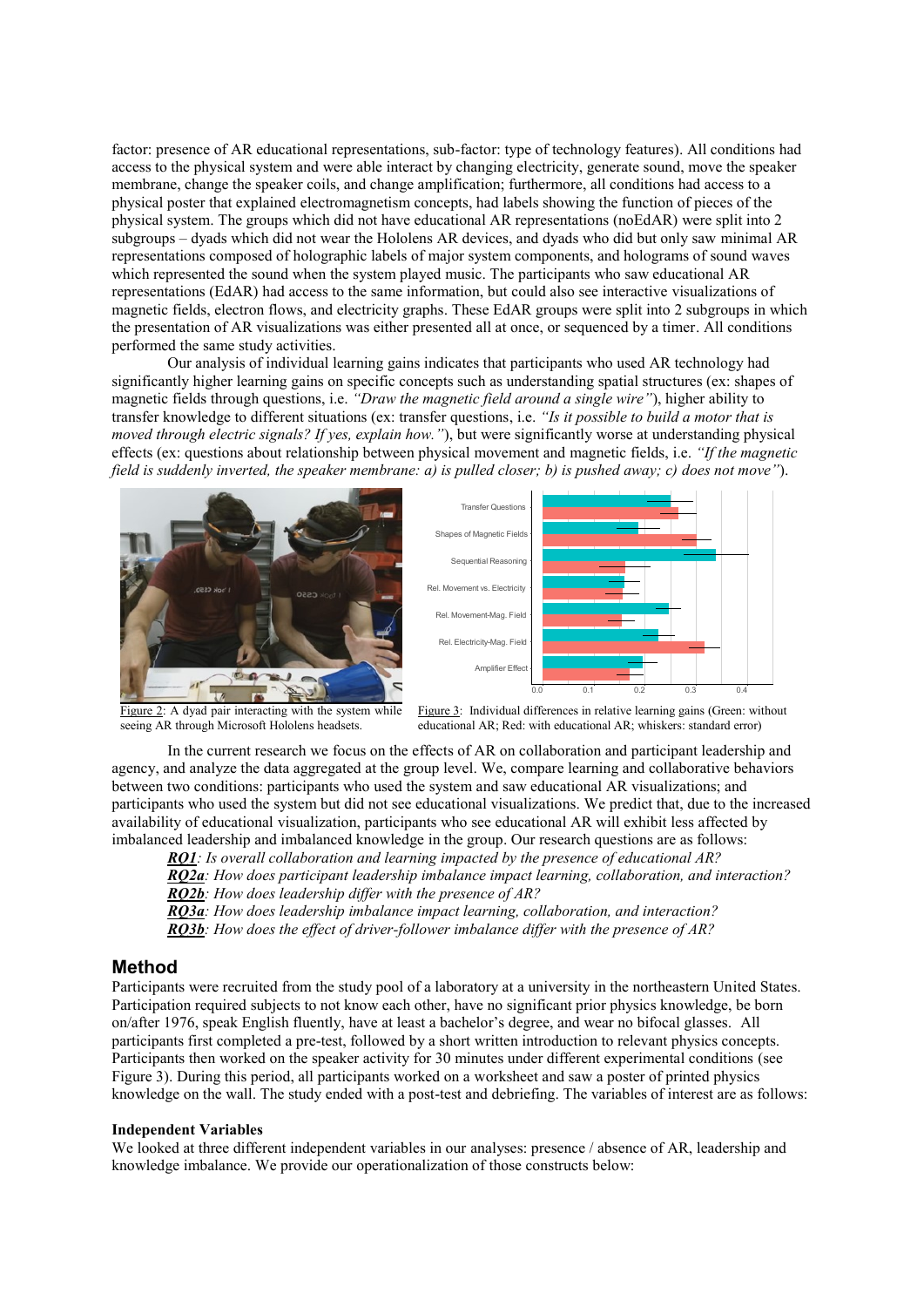Presence of Educational AR**:** Groups were randomly assigned to conditions in which educational AR was present (EdAR) or not present (NoEdAR), as described above.

Leadership: Groups were categorized under two conditions depending on participant leadership: dyads where a leader was present, and dyads where no leader was present. Leadership was considered to be present when both partners in a group do not initiate actions equally (i.e. when the maximum score was not recorded for the qualitatively-observed "reciprocal interaction" dimension, defined in Table 2 below).

Driver Follower Knowledge**:** We rated the participation of each person in a group as either being a "driver" (the participant who typically initiated actions overall) or "follower" (the participant who was more passive overall). We accounted for differences pretest knowledge, resulting in four group configurations: LL, LH, HL, HH where the first letter refers to the driver and the second letter refers to the passenger. For example, HL indicates a high-knowledge driver, and low-knowledge passenger; LH indicates low-knowledge driver and high-knowledge follower.

#### **Dependent Variables**

Learning Metrics: We measured participant learning through pre- and post-tests. Participants' learning was compared using relative learning gains, a measure of the relative improvement that occurred between prepost test scores (Cuendet et. al. 2012). The learning test contained multiple-choice and open-ended questions measuring several aspects of conceptual knowledge. All learning metrics are listed in Figure 3 and described in detail in (Radu & Schneider, 2019).

Collaboration Metrics**:** Collaboration metrics were qualitatively coded for each pair of participants across several dimensions using a validated rating scheme described in Meier, Spada & Rummel (2007). The scale evaluates collaboratives processes through a 5-point scale on the following dimensions: sustained mutual understanding, dialogue management, information pooling, reaching consensus, task division, technical coordination, and reciprocal interaction. Examples are provided in Table 1.

Interaction Metrics**:** The backend of the tangible interface system recorded how much users interacted with different system components, such as changes in electricity direction, movement of speaker membrane, changes of speaker coils, and changes in amplification.

| <b>Collaboration Metrics</b>      | <b>Example</b>                                                                                                                                                                                                             |
|-----------------------------------|----------------------------------------------------------------------------------------------------------------------------------------------------------------------------------------------------------------------------|
| Sustained mutual<br>understanding | Ensure partners are on same page. Speakers make their contributions understandable for their<br>collaboration partner rather than ignoring each other's insight.                                                           |
|                                   | Dialogue management Smooth flow of communication with little overlaps. Smooth volley of conversation with little<br>interruptions; partners make sure to have each other's' attention before transitioning to other topics |
| Information pooling               | Ask questions to seek each other's perspective. Partners contribute their insight effectively or ask<br>useful questions to seek opinions.                                                                                 |
| Reaching consensus                | Coming to shared understanding / agreement. Both partners come to a shared conclusion; if there is<br>disagreement, they resolve it through critical consideration                                                         |
| Task division                     | Task division is balanced, and tasks are explicitly distributed between partners through discussion.                                                                                                                       |
| Time management                   | Deadline met, detailed time planning. Partners monitor the time throughout their cooperation and make<br>sure to finish the current subtask or topic with enough time to complete the remaining subtasks.                  |
| Technical<br>coordination         | All tools used, including physical compass. Partners use all technology at their disposal, including<br>features such as physical magnetic compass, using different coils, referring to the physical poster, etc.          |
|                                   | Reciprocal interaction Partners hold equal status in working relationship; both take agency in leading the discussion instead<br>of one partner dominating the working relationship.                                       |
| Overall Scores                    | Overall Communication (avg. dimensions 1,2), Overall Joint Information Processing (avg. dimensions<br>3,4), Overall Coordination (avg. dimensions 5,6,7), Overall Collaboration (avg. dimensions 1-8)                      |

Table 1. The measured dimensions of collaboration, based on Meier, Spada & Rummel (2007)

#### **Results**

In the original study, we recruited 30 participant pairs in the two primary conditions  $(N=60)$  and removed sessions where technical issues were encountered or sessions that contained outliers with exemplary pretest knowledge (2.5 standard deviations beyond the pretest mean score), resulting in N=56 sessions (N=28 in EdAR, N=28 in noEdAR).

For qualitative measurement of the degrees of collaboration and leadership, two researchers doublecoded 20% of the video recordings and achieved interrater reliability of Cohen Kappa 0.67, indicating "good"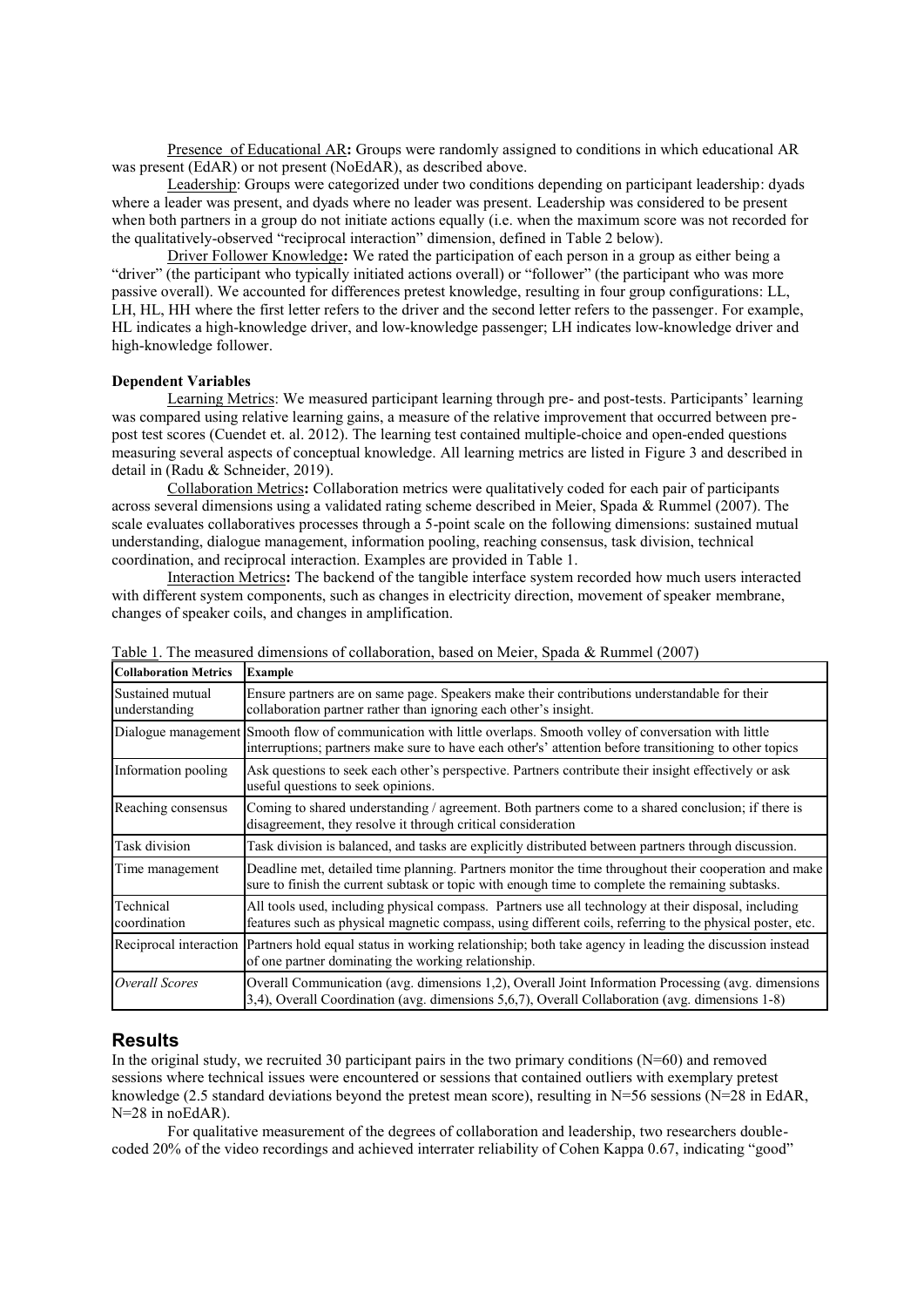agreement. For statistical tests, normality assumptions were not met for continuous dependent variables, thus we performed Wilcoxon Rank-Sum nonparametric tests for differences between conditions of Presence of Educational AR, and for conditions of Leadership; and we performed Kruskal-Wallis H nonparametric tests followed by post-hoc tests for differences between conditions of Driver-Follower Knowledge.

#### RQ1: Are overall collaboration and learning impacted by the presence of educational AR ?

We tested for collaboration and learning differences between EdAR and noEdAR conditions. The EdAR groups were significantly better at **time management** (W=446, p=0.050), and significantly better at answering **near transfer questions** (W=568, p=0.003), but significantly worse at understanding relationship between **magnetic fields and movement** (W=248.5, p=0.019). These learning effects mirror our results of analysis at the individual level presented in (Radu & Schneider, 2019), where we found these and additional effects detectable in the larger sample when participants are considered individually (Figure 3). We found no other statistically significant effects when analyzing differences at the dyad level.

#### RQ2a: How does participant leadership imbalance impact learning, collaboration, and interaction? Dyads were categorized into two groups: dyads where a leader was present (N=22 overall; N=11 in EdAR,  $N=11$  in noEdAR), and where no leader was present (N=34 overall; N=17 in EdAR, N=17 in noEdAR).

We analyzed whether there is a significant effect of leadership on dependent variables across all groups. We find that dyads with leadership generally had higher relative learning gains on **all transfer questions** (W=253.5, p=0.044); but had weaker collaboration in **sustained mutual understanding** (W=511, p=0.010), **reaching consensus** (W=584, p<0.001), **task division** (W=511, p=0.004), **overall joint information processing** (W=562, p=0.001), **overall communication** (W=492, p=0.033), and **overall collaboration**  $(W=584.5, p<0.001)$ . This indicates that, although leadership causes some learning gains, it also produces visible negative effects on collaboration.



Figure 4: Significant effects of driver-follower configurations in EdAR (left) and noEdAR (right). \*= sig. difference between leadership groups. Whiskers=standard error. 2

# RQ2b: How does leadership differ with the presence of AR?

Since AR seems to have an influence on group leadership, we investigated the effects of leadership in the presence and absence of educational AR. Within EdAR groups, we found that groups with leadership had higher gains on **transfer questions** (W=49.5, p=0.040) and understanding the relationship between **electricity vs. movement** (W=47.5, p=0.031); also, groups with leadership had lower scores on **reaching consensus** (W=147.5,  $p=0.001$ ), **task division** (W=126,  $p=0.047$ ), and **overall joint information processing** (W=137, p=0.027), compared to groups without leadership. In contrast, in the noEdAR condition, the presence of leadership had no statistical impact on learning gains, and had worse impact on collaboration and system interaction. For groups in the noEdAR condition, similar to EdAR condition, groups with leadership were worse on **reaching consensus** (W=144.5, p=0.001), **task division** (W=130, p=0.040), **joint information processing**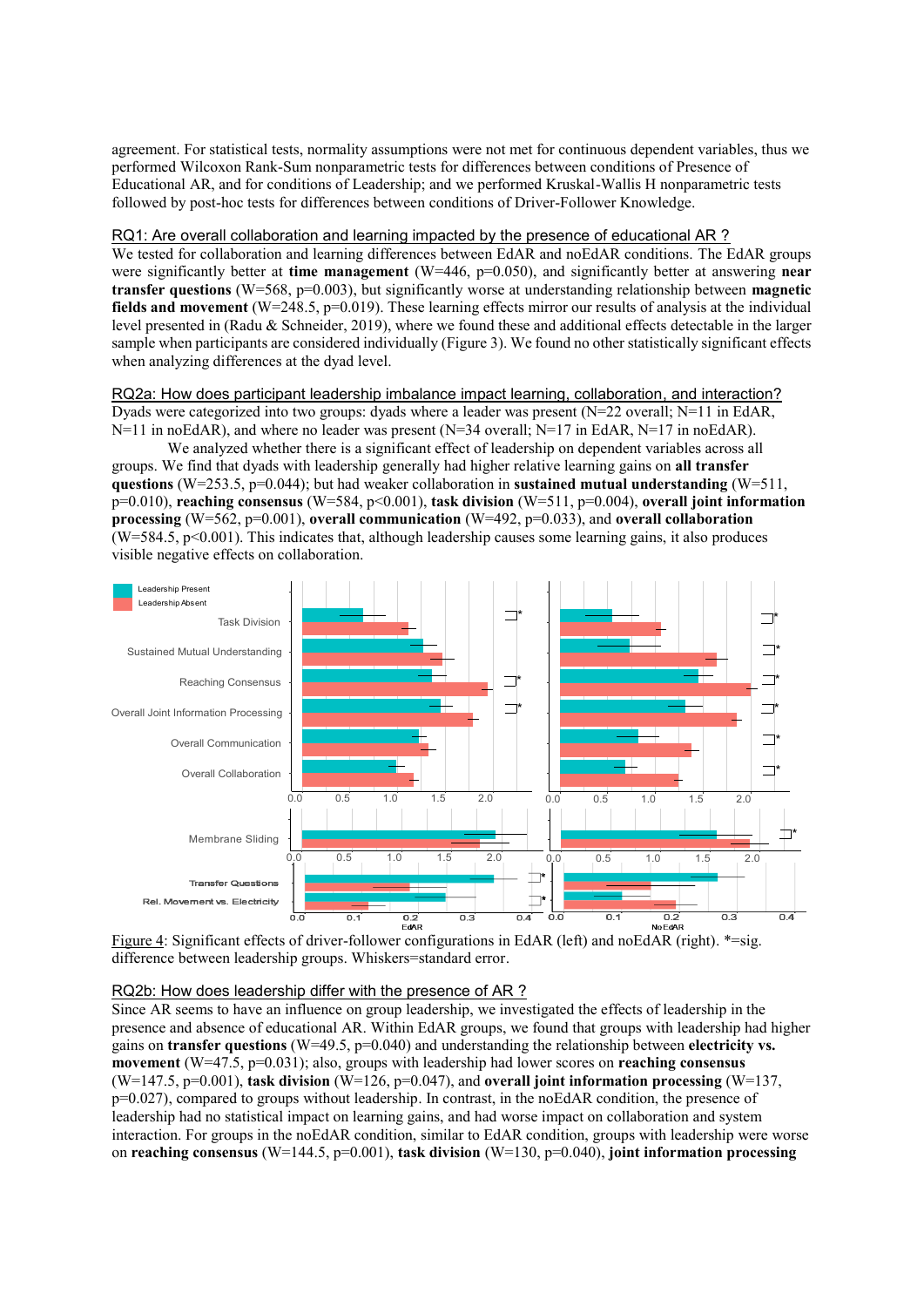(W=144, p=0.009), but had additional negative effects through lower scores on **interaction** with speaker membrane (W=82, p=0.039), **sustained mutual understanding** (W=140.5, p=0.016), **overall communication** (W=138, p=0.029), and **overall collaboration** (W=162, p=0.001). These results indicate that within the EdAR experience, leadership imbalance has a stronger effect of emphasizing learning gains, and has less negative effects on collaboration and system interaction.

To understand the differences between these conditions in relation to leadership effects, we sampled video recordings from EdAR and noEdAR groups. One theme observed is that in situations where EdAR was present, the visual representations helped the more passive participant follow the more dominant participant's explanations: it allowed the passive participants to interrupt and ask for clarification by referencing to the AR representation. Table 2 illustrates an example in EdAR (left) where one participant is teaching the other by using magnetic field polarity representations. In contrast, in the Non-AR example (right) one participant is trying to teach but ends up dominating the discussion while the other participant is unable to keep up with the explanations due to the lack of shared representations.

| Table 2. Quotes from participants in moments of teaching. |  |  |  |  |  |
|-----------------------------------------------------------|--|--|--|--|--|
|-----------------------------------------------------------|--|--|--|--|--|

| <b>EdAR Group</b>                                            | <b>Non EdAR Group</b>                                                             |
|--------------------------------------------------------------|-----------------------------------------------------------------------------------|
| P1: "The direction is, like, the south pole, like N S N S is | P2: "So alright here's an interesting thing, when you play music, that's          |
| the backward one."                                           | making little currents going forward and backwards, but if no forward             |
| $P2:$ "Uh huh."                                              | current is allowed, it does this <pushes button=""> this just overpowers</pushes> |
| P1: "Can you see that?" $\leq$ pointing at AR $>$            | everything, and only gonna pull, and when you switch it to forward, only          |
| P2: "Yeah."                                                  | pushes, and when you switch it to music it does little tiny currents like         |
| P1: "Starting from the left, N S -"                          | really fast, and then that's making it vibrate, and as it vibrates it's shaking   |
| P2: "Yeah."                                                  | this cup, and as that vibrates it's shaking the air, and that air is shaking      |
| P1: "-N S. And, for forward current, it's -"                 | our ears, and shaking our brains."                                                |
| $P2:$ "Oh."                                                  | P1: "Really cool"                                                                 |
| $P1: ``-SNNS."$                                              | P2: "What do you think?"                                                          |
| P2: "S N. Ok. So, this isso backward was [picks up pen]"     | P1: "Good story" [nervous laughter]                                               |
| P1 [confirms, as P2 draws]: "Backward, N S !"                | P2: "You like my story? Ok, so how does that help us get to the question"         |

RQ3a: How does group leadership imbalance impact learning, collaboration, and interaction?

Each group was categorized into one of the four driver-follower conditions. LL (EdAR N=9, noEdAR  $N=9$ ), LH (EdAR  $N=6$ , noEdAR  $N=6$ ), HL (EdAR  $N=9$ , noEdAR  $N=10$ ), HH (EdAR  $N=4$ , noEdAR  $N=3$ ). We analyzed the effects of different types of driver-follower configurations across all groups. No statistical differences were found for relative learning gains and interactions. There was a significant effect of driverfollower knowledge on the dimension of **overall coordination**  $(X^2=8.9, p=0.031)$ , and **overall collaboration**  $(X^2=11.9, p=0.008)$ ; in all cases, descriptive LH groups scores higher than other groups. This indicates that overall, groups had better collaboration when novices were guiding the interaction.

#### RQ3b: How does the effect of driver-following knowledge differ with the presence of AR ?

Since the AR medium may influence how driver-follower configurations behave, we investigated the effects of this variable when educational AR was present or absent. Within the EdAR groups, there were significant effects of driver-follower configurations on the dimensions of **dialogue management**  $(X^2=12.4,$  $p=0.006$ ), and **overall collaboration** (X<sup>2</sup>=10.3,  $p=0.016$ ); in all cases, descriptive statistics show that the LH groups scored higher than other groups. Within the No-EdAR groups, there were no significant effect of driver follower knowledge distribution. These results suggest that AR educational representations are beneficial to participants in the LH configurations (Fig. 5):





By qualitatively analyzing EdAR and noEdAR groups, we saw examples of participants with less knowledge taking initiative in guiding group discussion (Table 3). In groups where AR representations were present, participants with less knowledge could easily ask questions by pointing at hologram representations of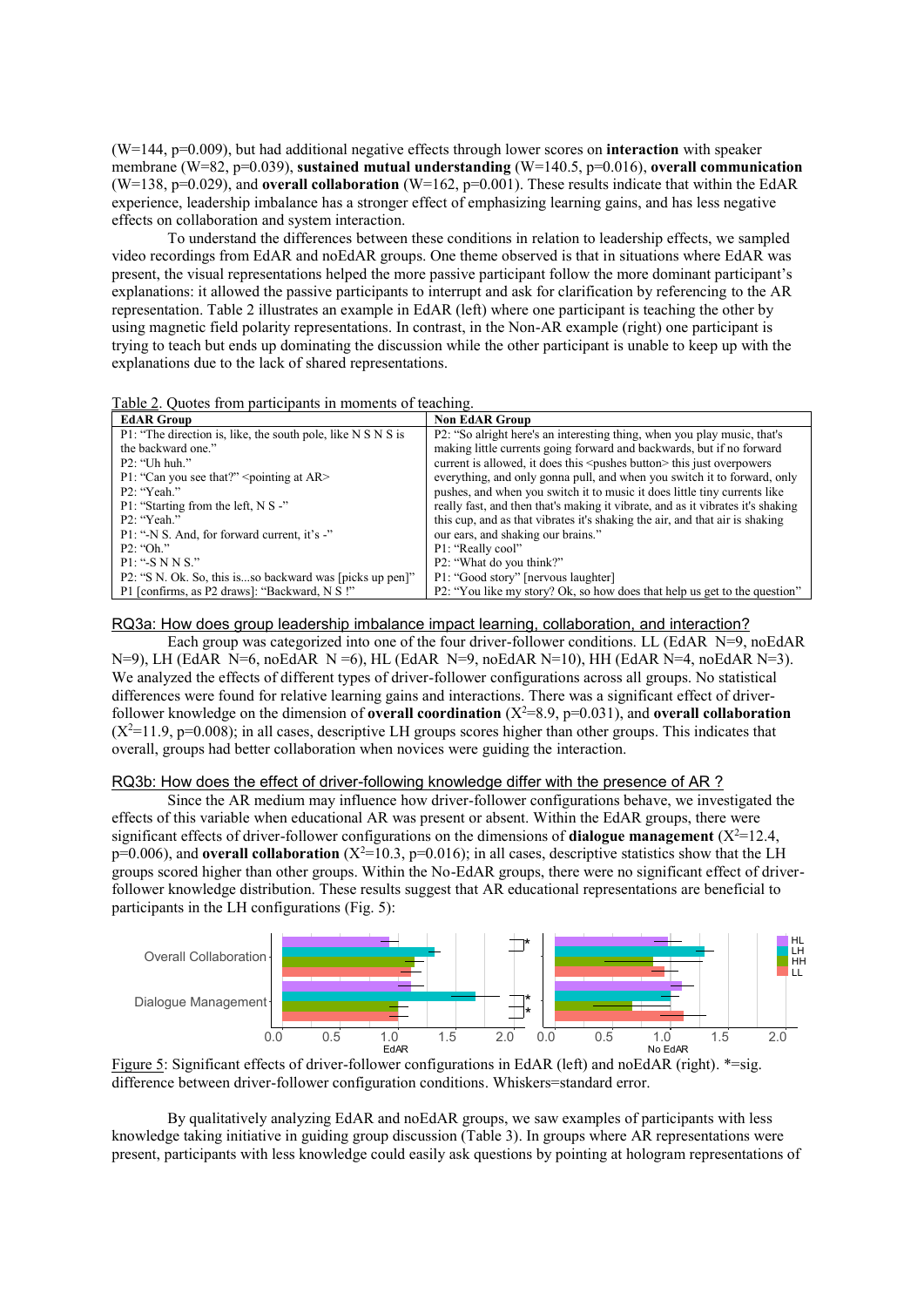the system, and participants with more knowledge had an easier time communicating their knowledge by referring to the visual representations. As an example, Table 3 illustrates how AR representations were useful for guiding participant discussion (left) and lack of such representations in Non-AR groups contributed to difficulties in understanding. In both examples, the participant with less knowledge is asking for clarification from the other participant; in the AR scenario the knowledge is provided by using the AR representations; in the Non-AR scenario, the person with more knowledge is unable to provide a clear explanation. These behaviors appeared to encourage communication within AR groups and may be a reason for increased benefits to dyads in the LH driver-follower configuration.

Table 3. Quotes from participants in the AR and non-AR conditions to clarify ambiguous interactions.

| <b>EdAR Group</b>                                                  | <b>Non EdAR Group</b>                                   |
|--------------------------------------------------------------------|---------------------------------------------------------|
| P2: "Is it because it's - is it hitting it? Is the -"              | P1: "So, when it, when it's a backward current          |
| P1: "I can see the vibration, or I can see how it's moving in this | [illustrating shape of magnetic field using hands].     |
| AR [moving hand side to side]"                                     | it looks like it's pulling this way"                    |
| $P2$ : "In the AR?"                                                | P2 [pointing toward cup]: "On this, this thing,         |
| P1: "AR - the augmented reality part, like it's just - [gesturing] | right?"                                                 |
| around area surrounding cup and coiled wire with hand]"            | P1: "Yeah, so I wonder - I wonder if it's almost        |
| P2: "Yeah"                                                         | like, when it's backward, it's like that [illustrating] |
| P1: "The angle of the base is like [pointing to cup]"              | on paper with fingers]."                                |
| P2: "Oh! Oh! Oh! Yeah, yeah, yeah, yeah, yeah, yeah! I like the    | P2 [confused, handing pen over]: "Are you good at       |
| - this thing [moving finger back and forth in front of area        | drawing?"                                               |
| between cup and coiled wire. Okay, so the alternating currents     | P1 [starting to draw on worksheet]: "Well, I            |
| is pulling the magnet closer or further - further"                 | would, um"                                              |
| $P1: "Mm-hm"$                                                      |                                                         |
| $P2:$ "Okav"                                                       |                                                         |

# **Discussion**

Our original hypotheses predicted that the presence of educational AR representations would have an effect on overall collaboration and learning. For collaboration, we found differences in time management, with lower values for groups which did not have educational AR representations and tended to run out of time. This indicates that the AR representations were useful for completing the task, and groups which lacked these had a harder time understanding the system and communicating since they had to generate their own representations (for example by drawing). For learning gains, analyses at dyad level did not show the same effect as the individual analysis presented in (Radu & Schneider, 2019). This is likely due to the effect of averaging the learning between a participant pair, which reduced the sample size and decreased our statistical power.

Augmented reality was also helpful for groups where participants had knowledge imbalance, specifically when the participants with high knowledge took a back seat and allowed the low-knowledge participants to drive the interaction. When this occurred, metrics of group collaboration was higher in AR groups. This indicates that AR can potentially improve collaboration in groups where participants have unequal knowledge. This might be due to the availability of information to both participants, which can equalize the effect of knowledge imbalance by allowing less-knowledgeable participants to more easily communicate points of confusion by referring to the existing AR representation. Referring to the present representations might also allow the more knowledgeable participants to teach his/her peer, which can help passive participants be more engaged in the collaborative activity.

These results point at potential future work investigating the detrimental effects of augmented reality on learning concepts focused on physicality (ex: relationship between movement and magnetic fields), that possibly may be caused by learners being hyper-focused by highly visual nature of the AR medium and paying less attention to physical sensations. On the other hand, these results indicate that AR can be beneficial for equalizing the effects of imbalanced collaboration, and future work could investigate how this can benefit situations where participants tend to be imbalanced in agency (ex: in student team projects where some participants are more high-achieving than others) or in knowledge (ex: in teams of varied expertise levels, where participants may need to take on the role of teachers).

# **Conclusions**

In this study we analyzed collaboration, learning and interactions of dyad pairs as they experienced an AR system for learning about electromagnetism. We found that, in this context, augmented reality was generally beneficial for both learning and collaboration. Overall, AR representations improved time management, learning of structural concepts but reduced learning of physical concepts. The effects of leadership were mediated by the presence of AR: the presence of leaders in AR was linked to higher learning gains and better collaboration,